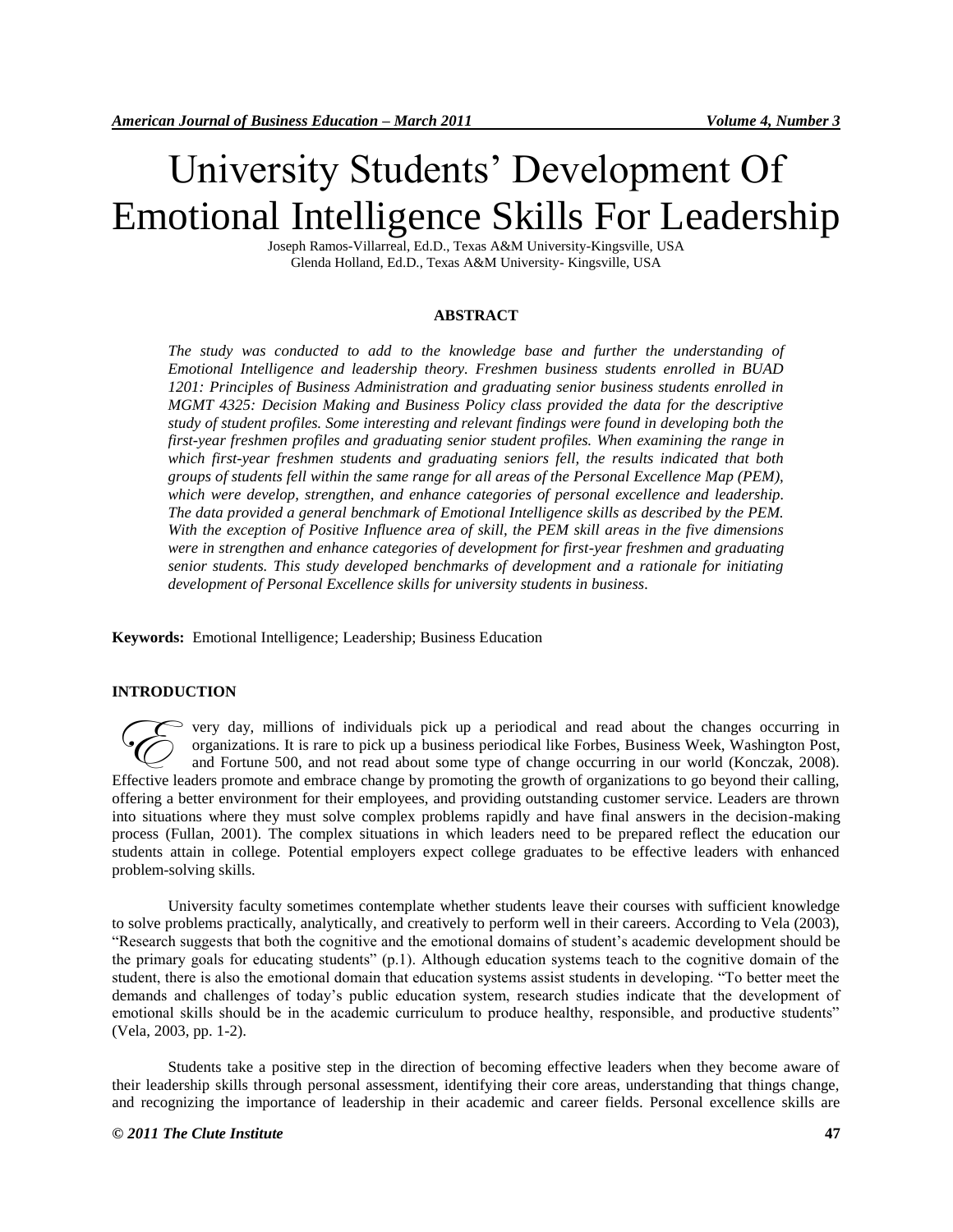# *American Journal of Business Education – March 2011 Volume 4, Number 3*

processes of learning that can help students approach their coursework in a different mentality. Personal excellence is a progression of rejuvenation and continuous improvement and positive building at each step of an individual's life (Nelson, Low, & Hammett, 2007). Personal excellence represents a development of the self in which individuals recognize behaviors that can lead them to successful outcomes. Becoming the best person sets the standard for becoming a great leader who can motivate others toward organizational goals. Personal excellence is indicated in people who develop their gifts and talents to the fullest, achieving a harmony in how they think, feel, behave, and believe that leads to productive relationships and outcomes. Rather than an arrival state, personal excellence is a journey in positive development beyond one's self. It manifests in self-defined and self-valued achievements that reflect one's best efforts. The emotional intelligence (EI) centric theory of personal excellence connects the process of building quality from within the individual with the lived experience each individual has in their life (Nelson, Low, & Hammett, 2007).

The Emotional Intelligence Leadership Model (Hammett, Low, & Nelson, 2007) depicts the interrelationships between Emotional Intelligence and Leadership skills. This model suggests that individuals with high emotional intelligence skills and high levels of reflective skills develop appropriate leadership behavioral skills that are favored by colleagues, subordinates, and the organization as a whole. The left upper and lower quadrants depict individuals with poor Emotional Intelligence Skills and the right upper and lower quadrants depict individuals with higher Emotional Intelligence Skills. An individual with poor Emotional Intelligence skills but high visionary and collaborative skills (reflective) tends to receive mixed or negative interpretations of actions, causing others to view the leader in a negative manner (Hammett, Low, & Nelson, 2007). If the leader has poor Emotional Intelligence skills and falls within the short-term focus, coercive (reactive) quadrant, the leader will exhibit inappropriate and toxic behavior toward others (Hammett, Low, & Nelson, 2007). Destructive leadership can destroy organizational culture and cause internal conflict and damage to both the organization and its subordinates (Antonakis, Cianciolo, & Sternberg, 2004). However, leaders high on Emotional Intelligence skills and high on visionary and collaborative (reflective) skills are prone to establish positive relationships with colleagues and peers. These types of leaders provide the supportive environments where constructive thinking, critical thinking, and collaboration thrive. Leaders in this environment serve as coaches and facilitators for their subordinates (Barbuto & Wheeler, 2006). They also establish trust and positive relationships with subordinates and create positive work environments. Leaders create environments that are safe for employees to voice personal and professional issues (Barbuto & Wheeler, 2006).

The last quadrant depicts a leader that has excellent Emotional Intelligence skills and has short term focus and coercive (reactive) skills. In this type of individual, there is negative interpretation of work done by team members when trust is absent (Hammett, Low, & Nelson, 2007). In this type of situation the leader distrusts their subordinates because trust is absent from the leader-subordinate relationship. The leader takes on a reactive role instead of taking the time to think before they react to certain issues and situations. This model depicts the relationship between Emotional Intelligence and Leadership. The more an individual leans toward positive enhanced Emotional Intelligence skills, visionary, and collaborative skills, the more the leader displays appropriate behavior and creates positive environments in which the leader motivates and supports others toward reaching organizational goals (Hammett, Low, & Nelson, 2007).

Individuals who know, understand, and recognize personal excellence skills can focus on their core competencies and continue to increase their leadership strengths (Nelson, Low, & Hammett, 2007). Individuals may also want to focus their attention on those areas where they may need help and seek assistance to convert their weaknesses into strengths. It is becoming imperative that corporate and non-profit employers hire college graduates who possess critical thinking skills, good communication skills, foster relationships, have purpose, establish loyalty, and commit to their responsibilities (Fullan, 2001). Students need to recognize the importance of the assessment of their leadership skills because it can foster a sense of success, motivation, and help individuals understand their role in becoming a leader in today's society (Fullan, 2001).

As the economy of the United States seems to be coming into a decline and employees are being laid off by major corporations, the adjustment of change is occurring (Konczak, 2008). Jobs must be combined for the remaining employees, work hours cut back, decisions made about closing organizational chains, and budgets shifted to accommodate departments making a profit. As organizations change their structure of doing business, leaders in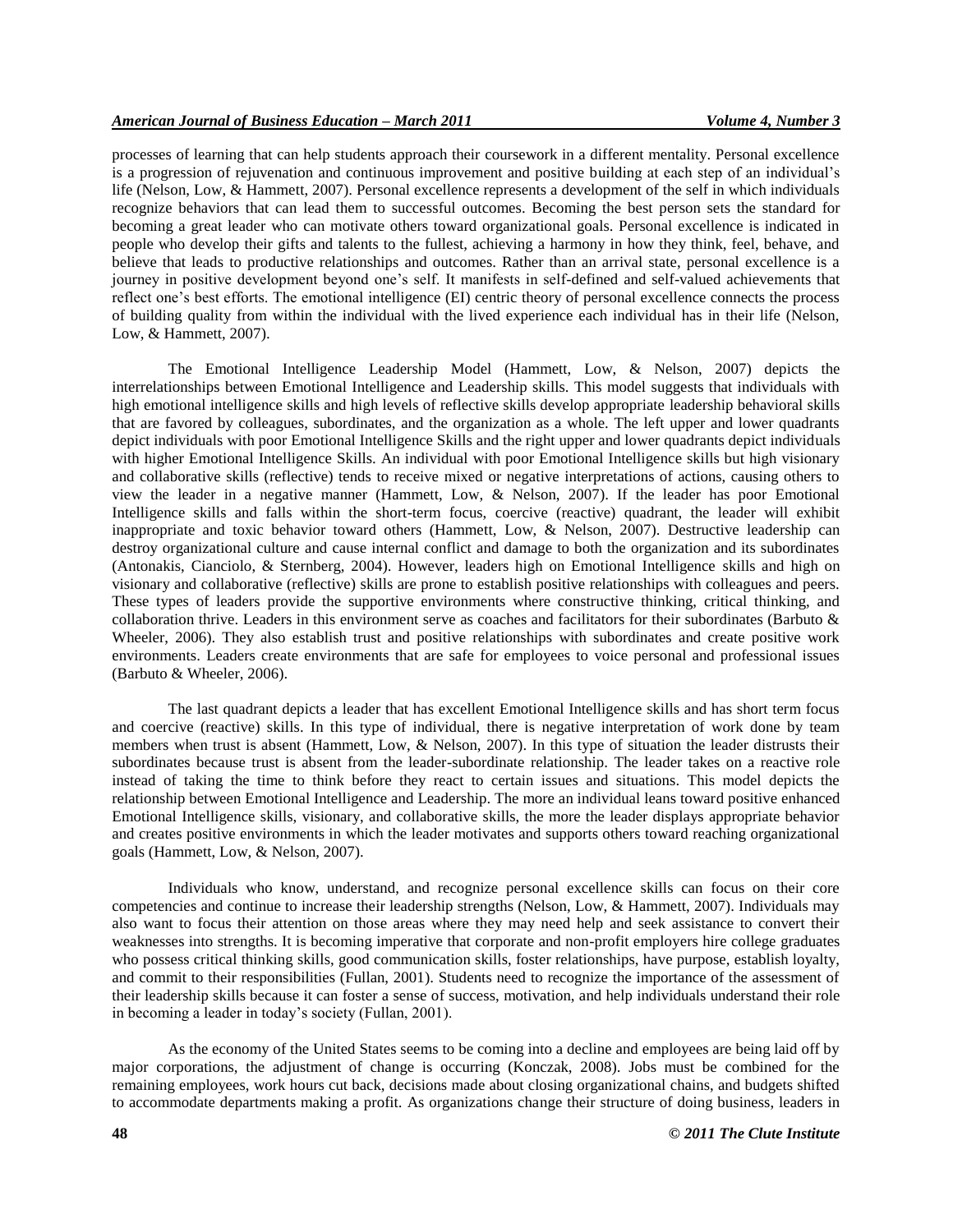organizations need to adapt quickly to stay competitive and continue to make a profit during times of recession and hardship. It will take effective leaders to pull their organizations through this change process and make their organizations successful (Fullan, 2001). The most appropriate leader today is one who can motivate others and assist others to lead themselves toward stated goals and objectives (Manz & Sims, 1991). Today's leaders need to be Super-Leaders in which the focus is to unleash the hidden leadership present in their followers and provide rewards and incentives to motivate others toward the goals and objectives that need to get accomplished (Manz & Sims, 1991).

The purpose of this study was to develop a baseline profile of leadership skills for both freshmen and graduating senior business students. The researcher specifically examined similarities and differences in first-year freshmen and graduating senior business students in five dimensions: Relationships and Support, Vision and Guidance, Commitment and Power, Change and Balance, and Purpose and Beliefs, as assessed by the Personal Excellence Map (PEM). In examining the differences between first-year freshmen and graduating senior business students' responses, the researcher developed leadership skill profiles based upon the responses to the five dimensions of the PEM for these two cohorts of students. The researcher described the similarities and differences of the profiles in each of the five dimensions of the PEM.

#### **METHOD**

This descriptive study was designed to develop leadership skill profiles for first-year and graduating senior students. The study utilized the PEM to measure leadership skills between two cohorts of students who are first-year freshmen business students enrolled in BUAD 1201 and graduating senior capstone business students enrolled in MGMT 4325. The variables that were identified as showing determinants of the characteristics that were studied are the five dimensions of the PEM. Each of the five dimensions contained support areas that were explored. The first dimension is the relationships and support with support areas of assertion, teambuilding, positive influence, and empathy. The second dimension is vision and guidance with support areas of personal orientation, self-control, and goal setting. The third dimension is commitment and power with support areas of drive strength and self management. The fourth dimension is change and balance with support areas of decision making and stress management. The last dimension is the purpose and beliefs dimension with support areas of self-esteem, congruence, self-appreciation, and self-confidence (Nelson, Low, & Hammett, 2007).

The population for this study consisted of freshmen and graduating senior students enrolled at a south Texas university. The population, as a whole, was made up of 60% Hispanic origin, 30% Caucasian origin, and 10% African American origin. The ratio between males and females was 50% for all the population. The age group of freshmen students ranged between 16 to 40 years of age and senior students 22 years of age and up. Students were enrolled in the College of Business Administration BUAD 1201 Principles of Business Administration and MGMT 4325 Business Policy and Decision Making Courses.

Thirty-five first-year freshmen students participated in the study, of whom 54.3% were males and 45.7% were female. Approximately 17% of the participants were African American, 6% were Asian American, 23% were Caucasian, 51% were Hispanic, and 3% of other decent. Thirty-five graduating senior business students participated in study, of which 54.3% were male students and 45.7% were female students. Approximately 6% of the senior participants were African American, 3% of the participants were Asian American, 20% were Caucasian, 69% were Hispanic, and 3% of other decent.

The PEM consists of five areas of leadership, (relationships and support skills, vision and guidance skills, commitment and power skills, change and balance skills, and purpose and beliefs skills), designed to provide a descriptive analysis through collecting quantitative data. The survey response instrument was a five point scale assessment in which participants read the responses and circled the response that best fit their personality. The survey instrument responses ranged from numbers  $0 =$  never,  $1 =$  rarely,  $2 =$  sometimes,  $3 =$  usually, and  $4 =$  always. Questions were placed in a situation type of perspective such that the respondent answered each situational question with a leadership and decision making emphasis. Data were gathered regarding relationship and support skills, vision and guidance skills, commitment and power skills, change and balance skills, and purpose and belief skills.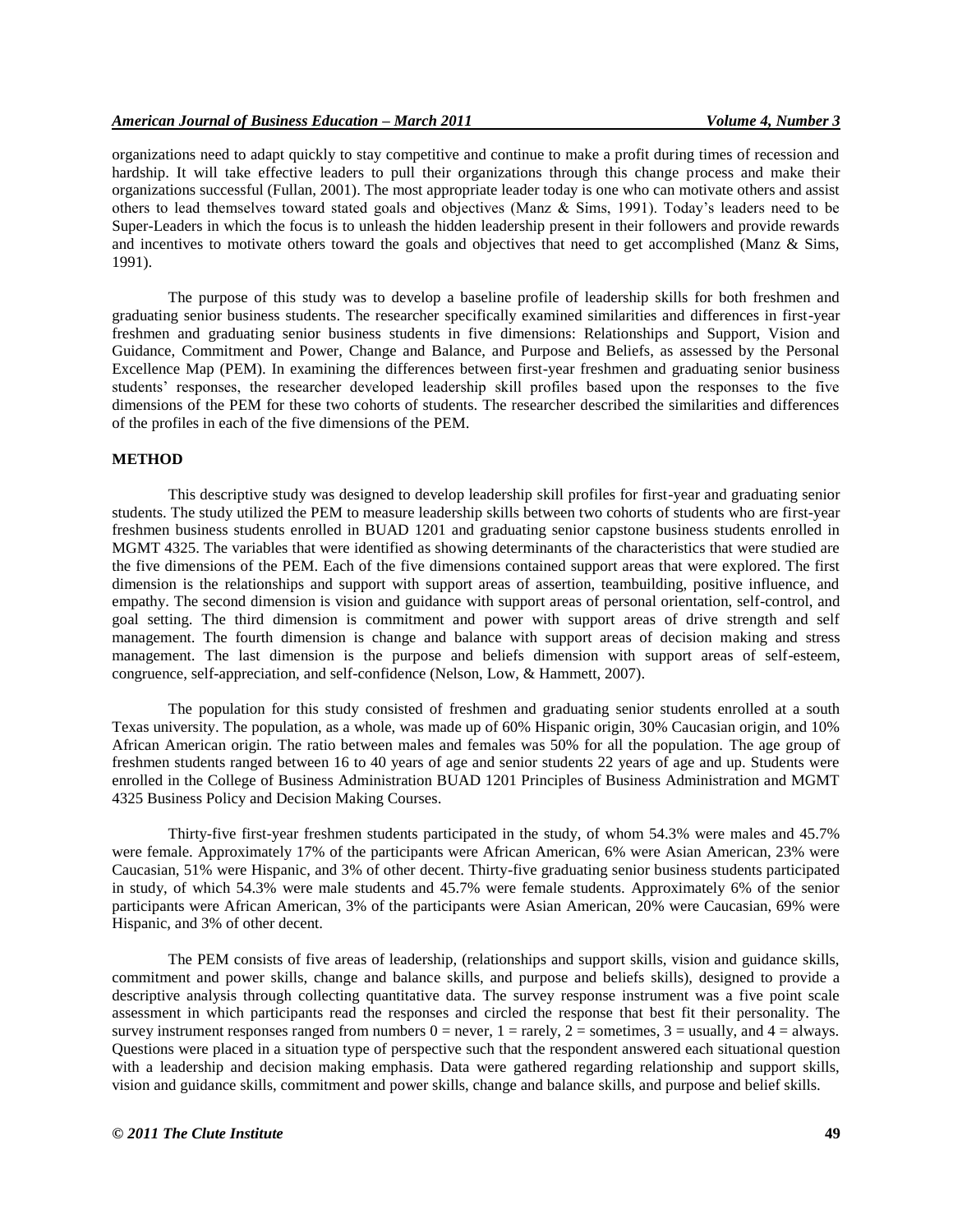## *American Journal of Business Education – March 2011 Volume 4, Number 3*

The researcher examined the descriptions of responses from both cohorts of students to analyze where students fell in relation to the five dimensions of the PEM. Derived scores were calculated to assist in interpreting the measures of a participant's performance to each dimension of the PEM. The data were entered in the Statistical Package of the Social Sciences (SPSS) database, and descriptive measures were calculated for first-year freshmen and graduating senior students.

The majority of the questions of the PEM come from the Emotional Skills Assessment Process Instrument (ESAP). According to Hammett (2007), "The PEI's 15 scales incorporate most of those of its predecessor, the ESAP" (p. 90). Vela (2003) stated, "A reliability analysis of Cronbach's alpha determined an alpha reliability coefficient of 0.64, indicating a consistency in responses among the 13 scale items in the Emotional Skills Assessment Process (ESAP)" (p. 67). According to Kaplan and Saccuzzo (2005), "validity can be defined as the agreement between a test score or measure and the quality it is believed to measure" (p. 134). In a pilot study done in a doctoral and graduate counseling and guidance class the PEM was tested to check for face value, content validity, and measurement error of the instrument (Hammett, 2007).

## **RESULTS**

#### **Relationship and Support**

The four areas of the relationship and support dimension are assertion, teambuilding, positive influence, and empathy. The profiles for graduating seniors and first-year freshmen scores fell within similar categories for all areas of the relationship and support dimension. In the areas of assertion, teambuilding, and empathy both graduating seniors and first-year freshmen scored in the strengthened category of the PEM, while in the area of positive influence, they both scored in the develop area as seen on Table 1.

| таріс т<br>Relationship/Support Dimension Means of First-year Freshmen $(N = 35)$ and Graduating Senior Students $(N = 35)$ |                   |                  |            |
|-----------------------------------------------------------------------------------------------------------------------------|-------------------|------------------|------------|
| Variables                                                                                                                   | <b>M</b> Freshmen | <b>M</b> Seniors | Category   |
| Assertion                                                                                                                   | 16.31             | 17.11            | Strengthen |
| Teambuilding                                                                                                                | 13.09             | 12.94            | Strengthen |
| Positive influence                                                                                                          | 13.91             | 13.86            | Develop    |
| Empathy                                                                                                                     | 21.40             | 21.89            | Strengthen |

**Table 1**

## **Vision and Guidance**

In the vision and guidance dimension, the profiles of first-year freshmen and graduating senior students were similar. Both graduating senior students and first-year freshmen students scored within the strengthened category of the PEM for all areas as shown in Table 2. The areas that were explored were personal orientation, selfcontrol, and goal setting.

| Table 2                                                                                        |                   |                  |            |
|------------------------------------------------------------------------------------------------|-------------------|------------------|------------|
| Vision/Guidance Dimension Means of First-year Freshmen Students and Graduating Senior Students |                   |                  |            |
| Variables                                                                                      | <b>M</b> Freshmen | <b>M</b> Seniors | Category   |
| Personal Orientation                                                                           | 21.77             | 21.94            | Strengthen |
| Self Control                                                                                   | 16.37             | 17.17            | Strengthen |
| Goal Setting                                                                                   | 12.29             | 13.22            | Strengthen |

#### **Commitment and Power**

The commitment and power dimension contain the areas of drive strength and self-management. The profiles of graduating senior students and first-year freshmen students were similar. Both profiles of students had similarities because they fell within the strengthened categories of the commitment and power dimension as shown in Table 3.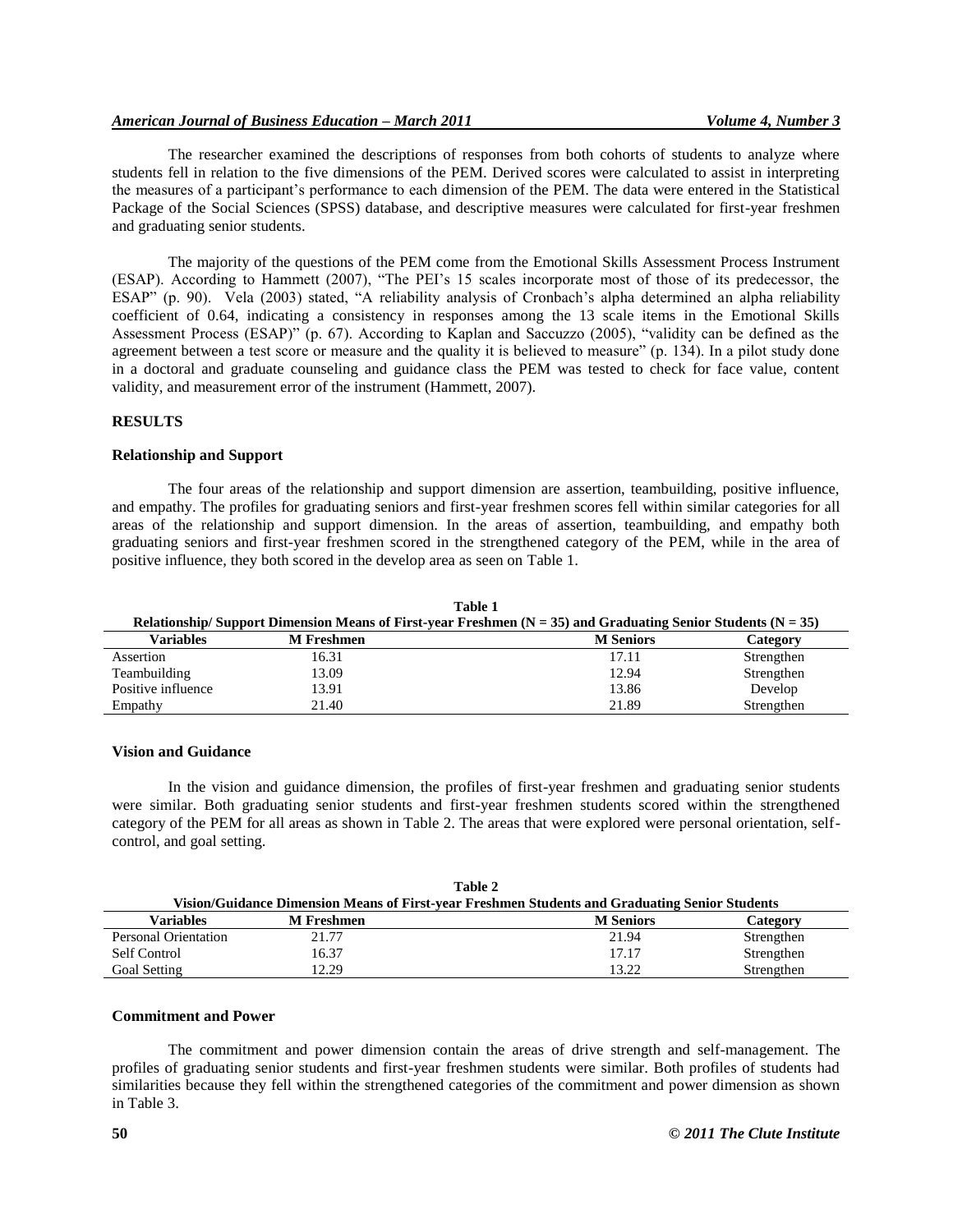| Lable 5                                                                                              |                   |                  |            |
|------------------------------------------------------------------------------------------------------|-------------------|------------------|------------|
| Commitment and Power Dimension Means for First-year Freshmen Students and Graduating Senior Students |                   |                  |            |
| Variables                                                                                            | <b>M</b> Freshmen | <b>M</b> Seniors | Category   |
| Drive Strength                                                                                       | 17.14             | 19.29            | Strengthen |
| Self Management                                                                                      | 21.17             | 23.25            | Strengthen |

**Table 3** 

## **Change and Balance**

The student profiles for first-year freshmen and graduating senior students were reported as being similar in the dimension of change and balance with the areas of decision making and stress management. Both profiles of students fell within the strengthened category of the PEM as described in Table 4.

| Table 4                                                                                                  |                   |                  |            |
|----------------------------------------------------------------------------------------------------------|-------------------|------------------|------------|
| <b>Change and Balance Dimension Means of First-year Freshmen Students and Graduating Senior Students</b> |                   |                  |            |
| Variables                                                                                                | <b>M</b> Freshmen | <b>M</b> Seniors | Category   |
| Decision making                                                                                          | 20.34             | 19.83            | Strengthen |
| Stress management                                                                                        | 16.77             | 17.29            | Strengthen |

## **Purpose and Belief**

The student profiles of first-year freshmen and graduating senior students were similar for this dimension of the PEM. Both categories fell within the strengthened category for self-esteem, congruence, and self-confidence. Both categories of students fell within the enhanced category for self-appreciation as the data indicate in Table 5.

| Table 5                                                                                            |                   |                  |            |
|----------------------------------------------------------------------------------------------------|-------------------|------------------|------------|
| Purpose and Beliefs Dimension Means of First-year Freshmen Students and Graduating Senior Students |                   |                  |            |
| Variables                                                                                          | <b>M</b> Freshmen | <b>M</b> Seniors | Category   |
| Self-esteem                                                                                        | 16.54             | 16.31            | Strengthen |
| Congruence                                                                                         | 19.71             | 20.49            | Strengthen |
| Self-appreciation                                                                                  | 14.66             | 14.83            | Enhance    |
| Self-confidence                                                                                    | 18.97             | 19.66            | Strengthen |

## **DISCUSSION**

The study focused on examining the personal excellence and leadership skills of first-year freshmen and graduating senior business students using the PEM. The results indicated that graduating senior and first-year freshmen students' profiles scored within the same categories of develop, strengthen, and enhance skills for all areas of the PEM. These results indicate that currently the business program does not emphasize Emotional Intelligence skills as part of the program curriculum. Perhaps inclusion of Emotional Intelligence skills throughout the business program could assist in shaping students to develop positive behaviors that prospective employers will require.

It is important to recognize that first-year freshmen students and graduating senior students have many areas that must be strengthened along their learning path to achieve their full potential. Tables 6 and 7 show implications for curriculum development in the dimensions and areas of Emotional Intelligence and leadership skills in which students are expected to apply and demonstrate leadership as they enter the university setting and make the transition into organizations in their respective career fields.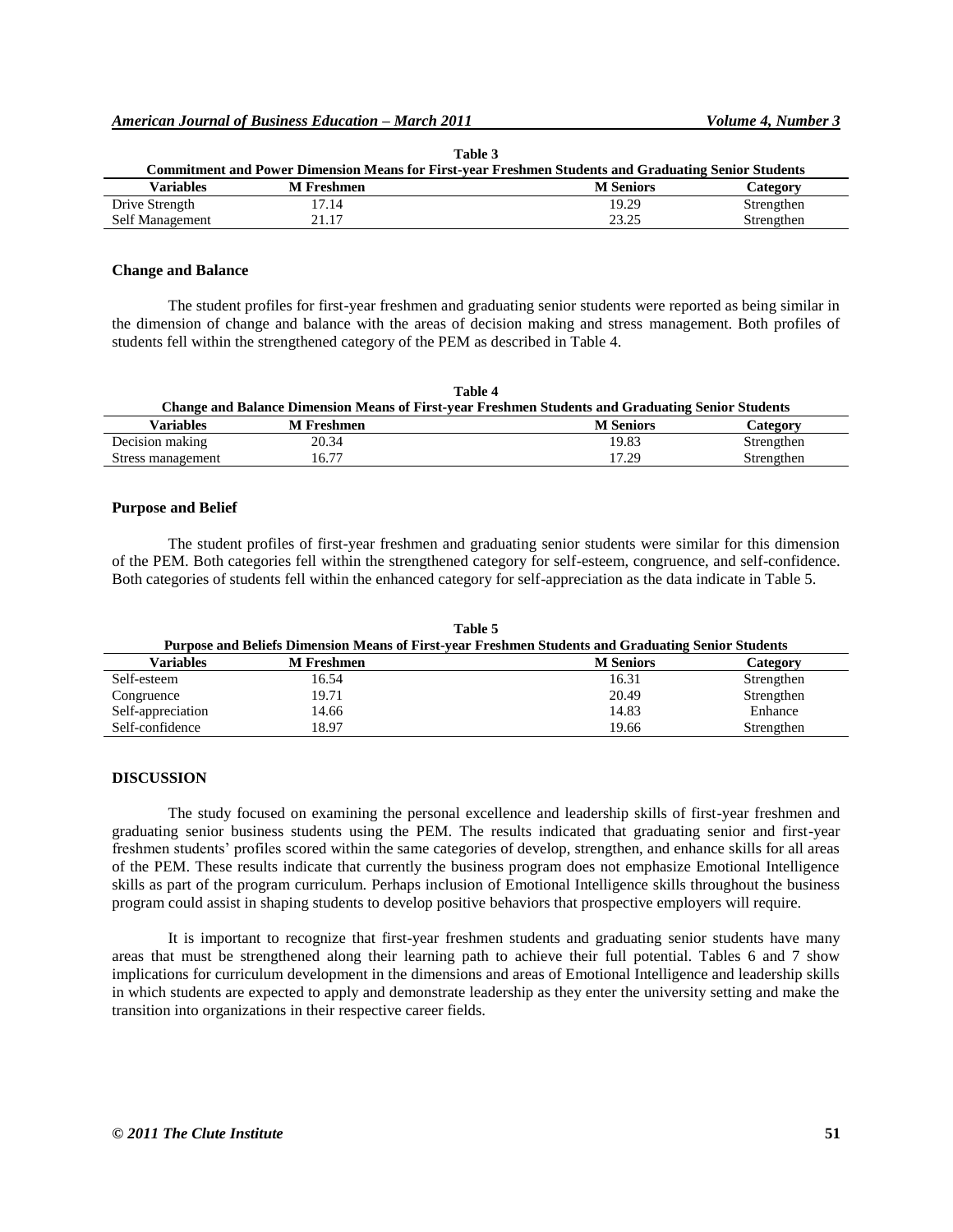# *American Journal of Business Education – March 2011 Volume 4, Number 3*

| Table 6                                                                         |        |           |                    |  |
|---------------------------------------------------------------------------------|--------|-----------|--------------------|--|
| Overall Personal Excellence skills of First-year Freshmen Students ( $N = 35$ ) |        |           |                    |  |
| <b>Variables</b>                                                                | М      | <b>SD</b> | Category           |  |
| <b>Relationship &amp; Support</b>                                               |        |           |                    |  |
| Assertion                                                                       | 16.31  | 2.55      | Strengthen         |  |
| Team Building                                                                   | 13.09  | 1.93      | Strengthen         |  |
| *Positive Influence                                                             | 13.91  | 2.70      | Develop            |  |
| Empathy                                                                         | 21.40  | 3.66      | Strengthen         |  |
| <b>Vision &amp; Guidance</b>                                                    |        |           |                    |  |
| <b>Personal Orientation</b>                                                     | 21.77  | 3.76      | Strengthen         |  |
| Self Control                                                                    | 16.37  | 3.46      | Strengthen         |  |
| <b>Goal Setting</b>                                                             | 12.29  | 4.68      | Strengthen         |  |
| <b>Commitment &amp; Power</b>                                                   |        |           |                    |  |
| Drive Strength                                                                  | 17.14  | 4.91      | Strengthen         |  |
| Self Management                                                                 | 21.17  | 4.31      | Strengthen         |  |
| <b>Change &amp; Balance</b>                                                     |        |           |                    |  |
| Decision Making                                                                 | 20.34  | 3.98      | Strengthen         |  |
| <b>Stress Management</b>                                                        | 16.77  | 4.40      | Strengthen         |  |
| <b>Purpose and Belief</b>                                                       |        |           |                    |  |
| Self-Esteem                                                                     | 16.54  | 4.33      | Strengthen         |  |
| Congruence                                                                      | 19.71  | 3.85      | Strengthen         |  |
| Self-Appreciation                                                               | 14.66  | 3.11      | Enhance            |  |
| Self-Confidence                                                                 | 18.97  | 4.08      | Strengthen         |  |
| <b>GPE</b> Score                                                                | 730.29 | 120.00    | Positive Enhancing |  |

\*Denotes a skill to develop further.

| Table 7                                                                                |        |           |                          |  |
|----------------------------------------------------------------------------------------|--------|-----------|--------------------------|--|
| Overall Personal Excellence skills of Graduating Capstone Senior Students ( $N = 35$ ) |        |           |                          |  |
| <b>Variables</b>                                                                       | M      | <b>SD</b> | Category                 |  |
| <b>Relationship &amp; Support</b>                                                      |        |           |                          |  |
| Assertion                                                                              | 17.11  | 2.94      | Strengthen               |  |
| Team Building                                                                          | 12.94  | 2.34      | Strengthen               |  |
| *Positive Influence                                                                    | 13.86  | 3.05      | Develop                  |  |
| Empathy                                                                                | 21.89  | 3.95      | Strengthen               |  |
| <b>Vision &amp; Guidance</b>                                                           |        |           |                          |  |
| <b>Personal Orientation</b>                                                            | 21.94  | 3.93      | Strengthen               |  |
| Self Control                                                                           | 17.17  | 4.15      | Strengthen               |  |
| <b>Goal Setting</b>                                                                    | 13.22  | 3.80      | Strengthen               |  |
| <b>Commitment &amp; Power</b>                                                          |        |           |                          |  |
| Drive Strength                                                                         | 19.29  | 4.33      | Strengthen               |  |
| Self Management                                                                        | 23.25  | 4.41      | Strengthen               |  |
| <b>Change &amp; Balance</b>                                                            |        |           |                          |  |
| Decision Making                                                                        | 19.83  | 5.00      | Strengthen               |  |
| <b>Stress Management</b>                                                               | 17.29  | 5.47      | Strengthen               |  |
| <b>Purpose and Belief</b>                                                              |        |           |                          |  |
| Self-Esteem                                                                            | 16.31  | 3.24      | Strengthen               |  |
| Congruence                                                                             | 20.49  | 3.26      | Strengthen               |  |
| Self-Appreciation                                                                      | 14.83  | 2.63      | Enhance                  |  |
| Self-Confidence                                                                        | 19.66  | 3.00      | Strengthen               |  |
| <b>GPE</b> Score                                                                       | 772.34 | 146.64    | <b>Toward Excellence</b> |  |

\*Denotes a skill to develop further.

## **CONCLUSIONS**

Both first-year freshmen and graduating senior students fell within the same categories for all areas of the PEM. Both categories of students have the similar profiles for each dimension of the PEM. Currently the business program does not emphasize Emotional Intelligence skills as part of the program curriculum. Inclusion of Emotional Intelligence skills throughout the business program could assist in shaping students to develop positive behaviors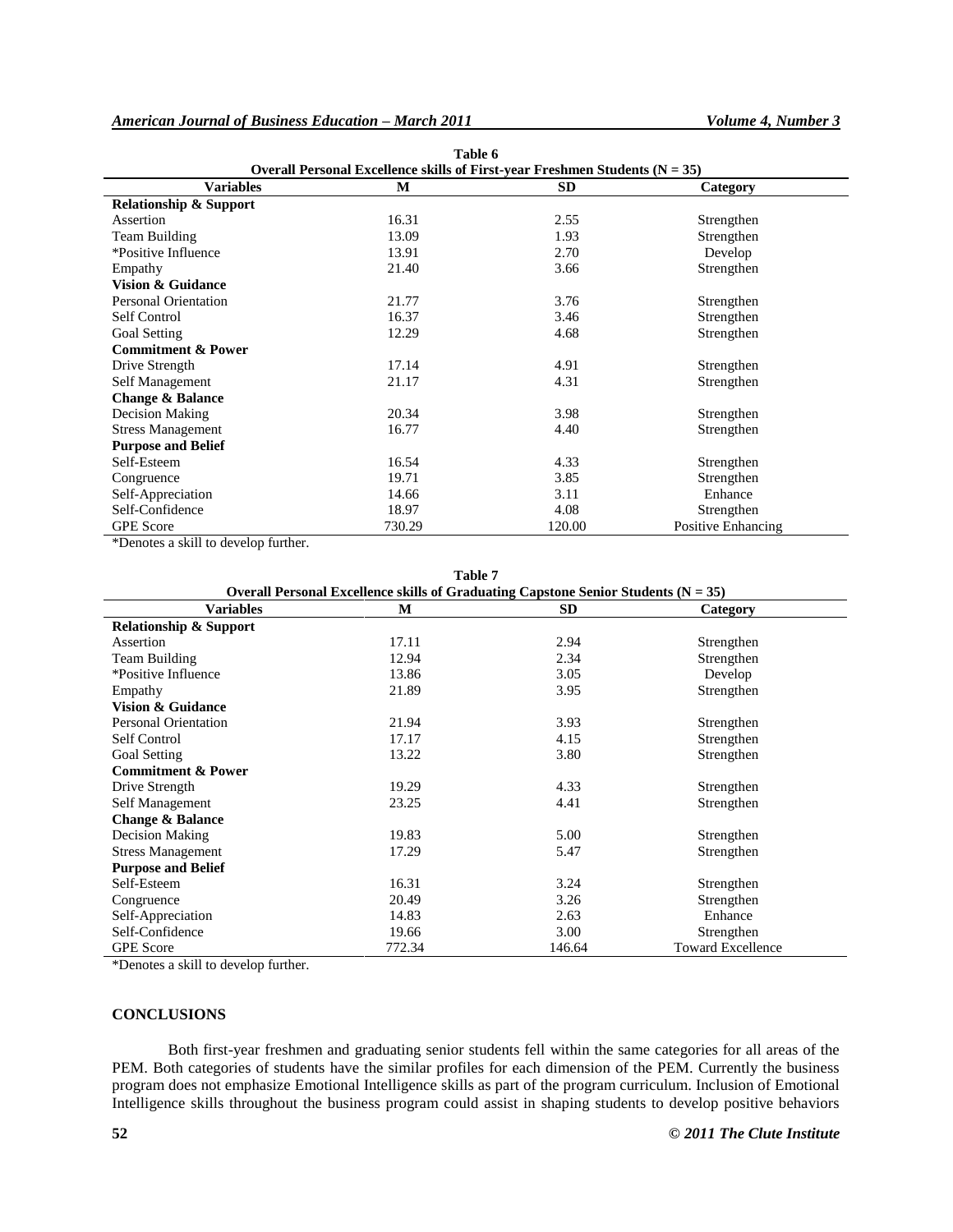that prospective employers will be searching for. Without Emotional Intelligence awareness, students do not become exposed to their leadership capabilities and develop the positive behaviors needed for academic and career success.

Graduating seniors and first-year freshmen have the personal excellence and leadership skills to be successful in their college careers but need to strengthen them by practicing these skills on a daily basis. Higher Education faculty members can help both first-year freshmen students and graduating senior students bridge the gaps between entering into college and entering into the workforce by providing support, encouragement, and program development in the student's academic college plan.

# **AUTHOR INFORMATION**

**Joseph Ramos-Villarreal** is a Lecturer for Educational Leadership and Counseling at Texas A&M University-Kingsville. He was previously employed as a Lecturer for the College of Business Administration for 3 ½ years and taught the freshmen seminar and Introduction to Business courses. He has worked in the Office of Development and the Office of Student Financial Aid. He holds a terminal degree in Educational Leadership with a cognate area in Counseling and Guidance. His professional interests include quantitative and qualitative research methods and the use of technology in the classroom to improve student involvement and learning.

**Glenda Holland** is Chair of the Department of Educational Leadership and Counseling at Texas A&M University Kingsville. Previously she was employed at the University of Louisiana Monroe. She has also worked in Texas P-12 schools. She holds the terminal degree in educational administration from Texas A&M University Commerce. Her professional interests include recruitment and retention of educators and teacher preparation program improvement.

## **REFERENCES**

- 1. Antonakis, J., Cianciolo, A.T., & Sternberg, R.J. (2004). *The nature of leadership*. Thousand Oaks, CA: Sage Publications, Inc.
- 2. Ayers, M. (2002). Leadership, shared meaning, and semantics. ETC: A Review of General Semantics, 59(3), 287. Retrieved July 20, 2007, from Psychology and Behavioral Sciences collection database.
- 3. Barbuto, J. E., & Wheeler, D. W. (2006). Scale development and construct clarification of servant leadership. Group and organizational management, 31(3), pp. 300-326. Retrieved August 30, 2009, DOI: 10.1177/1059601106287091.
- 4. Fullan, M. (2001). *The new meaning of educational change* (3rd edition). New York, NY: Teacher's College Press Columbia University.
- 5. Gall, M.D., Gall, J.P., & Borg, W.R. (2007). *Educational research: An introduction* (8th edition). Boston, MA: Pearson Education, Inc.
- 6. Green, S.B., & Salkind, N.J. (2008). *Using SPSS for Windows and Macintosh: Analyzing and understanding data* 5th edition. Upper Saddle River, NJ: Prentice Hall.
- 7. Hammett, R. D. (2007). Personal excellence: The development and validation of a new measure of Emotional Intelligence. Retrieved from Pro-Quest Digital Dissertations. (AAT 3332689)
- 8. Kaplan, R.M., & Saccuzzo, D.P. (2005). *Psychological Testing: Principles, applications, and issues* (6th edition). Belmont, CA: Thomson Wadsworth™ Inc.
- 9. Konczak, L. (Winter 2008). *Organization change: Theory and practice*. (2nd edition) by Burke W. Warner. Personnel Psychology, 61(4), 942-946. DOI:10.1111/j.1744-6570.2008.00134\_6.x.
- 10. Manz, C., & Sims Jr., H. (1991). Superleadership: Beyond the myth of heroic leadership. Organizational Dynamics, 19(4), 18-35. Retrieved May 23, 2009, from Psychology and Behavioral Sciences Collection database.
- 11. Mulford, B., & Silins, H. (2003). Leadership for organizational learning and improved student outcomes-What do we know? *Cambridge Journal of Education*, 33(2), 175. Retrieved July 20, 2007, from Psychology and Behavioral Sciences Collection database.
- 12. Mumford, M., Marks, M., Connelly, M., Zaccaro, S., & Reiter-Palmon, R. (2000). Development of leadership skills: Experience and timing. *Leadership Quarterly*, 11(1), 87. Retrieved May 23, 2009, from Psychology and Behavioral Sciences Collection database.